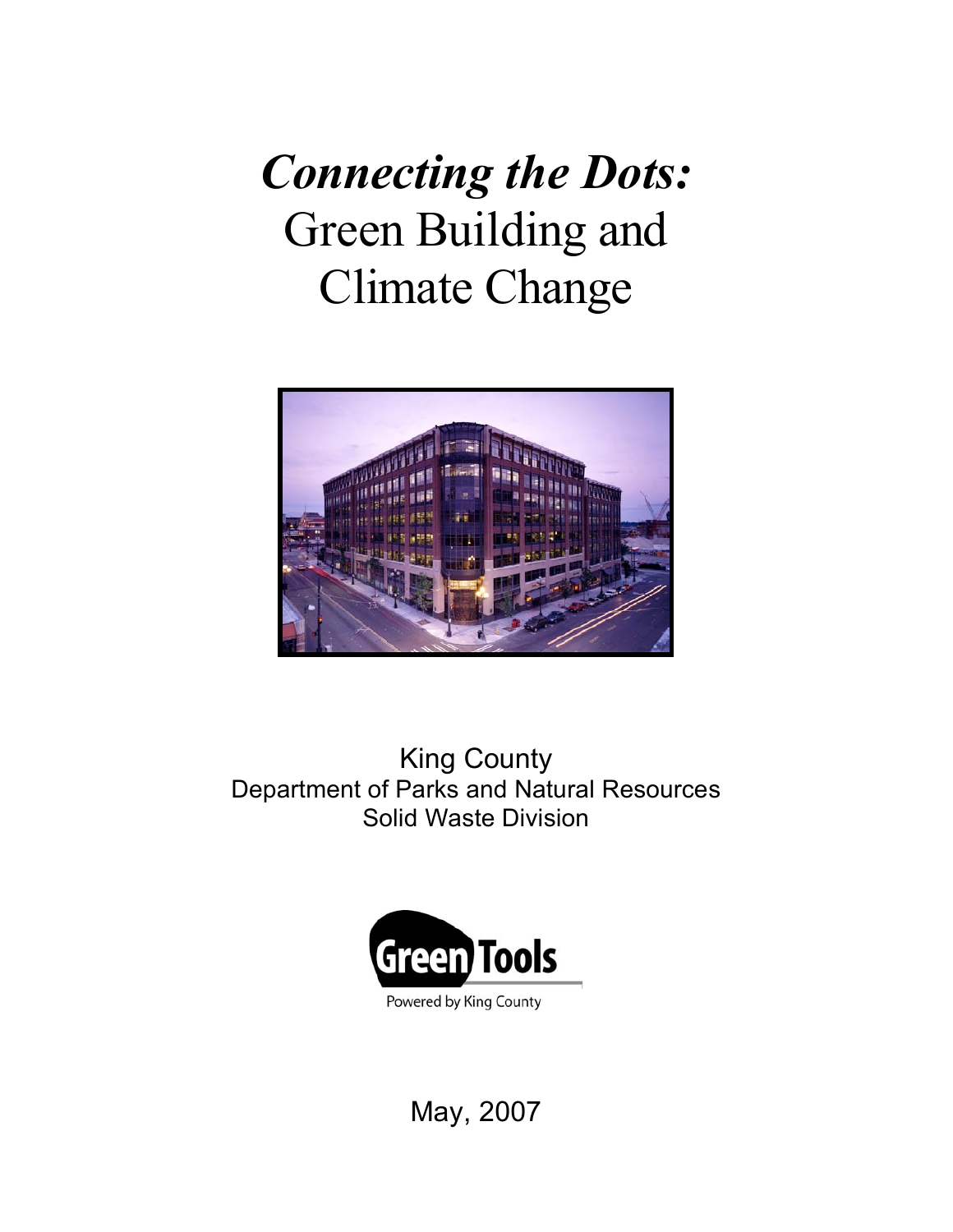

## Department of Natural Resources and Parks **Solid Waste Division**

This material will be provided in alternate formats upon request by contacting:

**King County Solid Waste Division**

206-296-4466, 1-800-325-6165, ext. 6-4466, TTY Relay: 711, www.metrokc.gov/dnrp/swd

*Cover Photo:* King Street Center, Certified Gold LEED®-EB, home to King County's Department of Parks and Natural Resources and the Green Tools Program. *Credit:* Ned Ahrens, King County Photographer

**For more information please visit our website or contact Beth Humphreys at Beth.humphreys@metrokc.gov**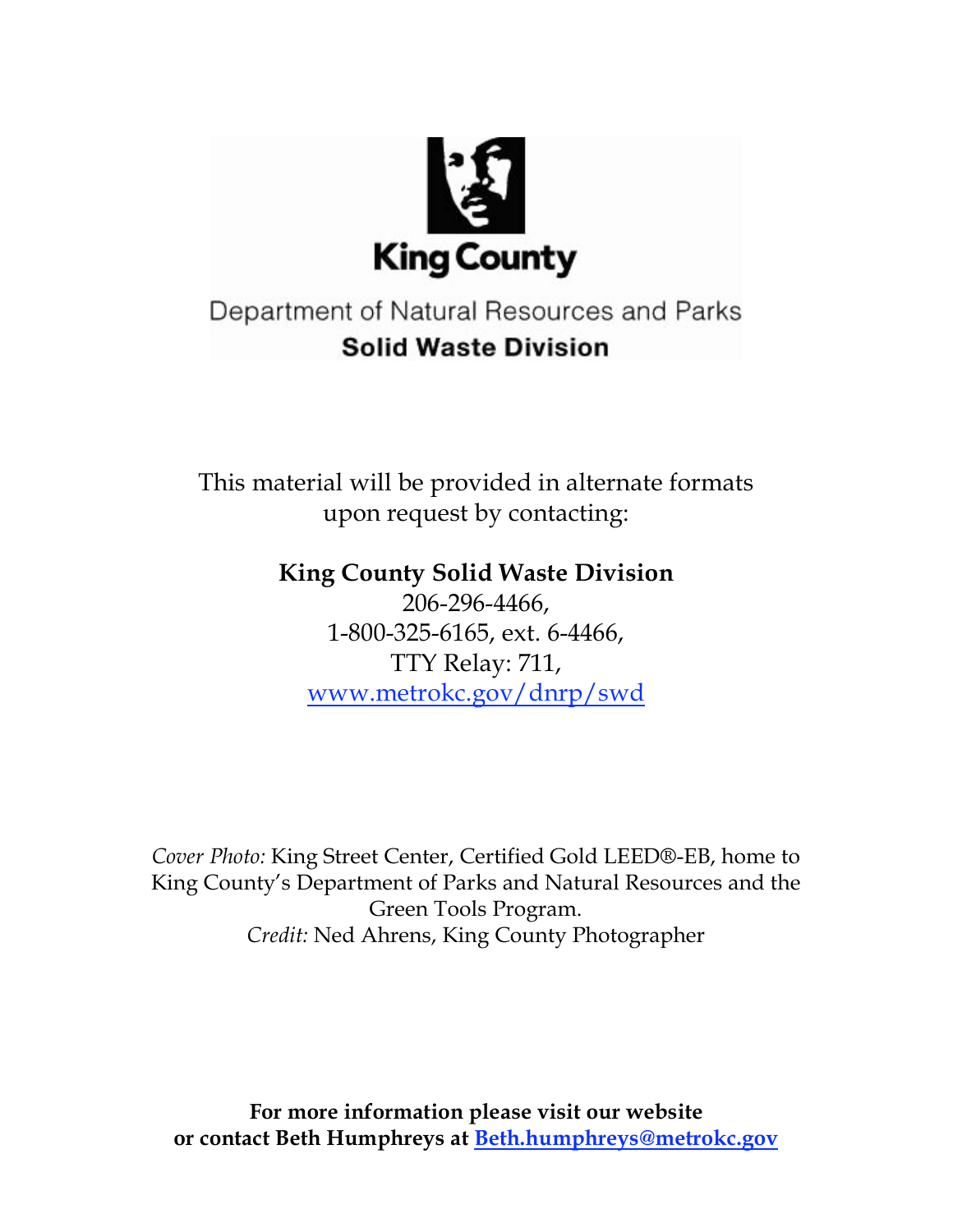#### **Introduction**

Evidence is mounting that greenhouse gases (GHG) generated by human activity are driving an increase in the temperature of the earth's surface and oceans. This phenomenon, climate change, is predicted to have great impacts on our region, including increasing temperatures, sea level rise, decreasing snow pack and receding glaciers. Our ability to mitigate and adapt to the impacts of climate change will be critical to our vitality. Green building is one piece of the solution necessary to meet the challenges presented by climate change.

King County has adopted many green building strategies that will enable us to be proactive in adapting to and mitigating climate change. Some of the strategies that the County has put in place include:

- Implementation of the Green Building Program in 2000.
- Executive Green Building Initiative adopted in 2001 requiring County buildings to be built to Leadership in Energy and Environmental Design (LEED) standards.
- County-wide Green Building team created in 2005 to implement the Green Building Initiative.
- Incentives for building green, including grants for commercial and residential buildings, are provided through the County.

The aim of this paper is to highlight the benefits of green building in relation to climate change and provide action steps that cities can take to adopt green building practices.

#### **Benefits of Green Building in light of climate change**

Significant gains can be made in efforts to combat climate change by adopting green building techniques. Highlighted below are some of the opportunities that green building presents.

#### *Mitigation*

Mitigation refers to actions taken to curtail climate change. Green building will lead to a reduction in greenhouse gas emissions in King County, mitigating the impacts of climate change.

• **Reducing Energy:** "Worldwide, 30-40% of all primary energy is used in buildings" (UNEP, 2007). In the U.S., 76% of the electricity generated by power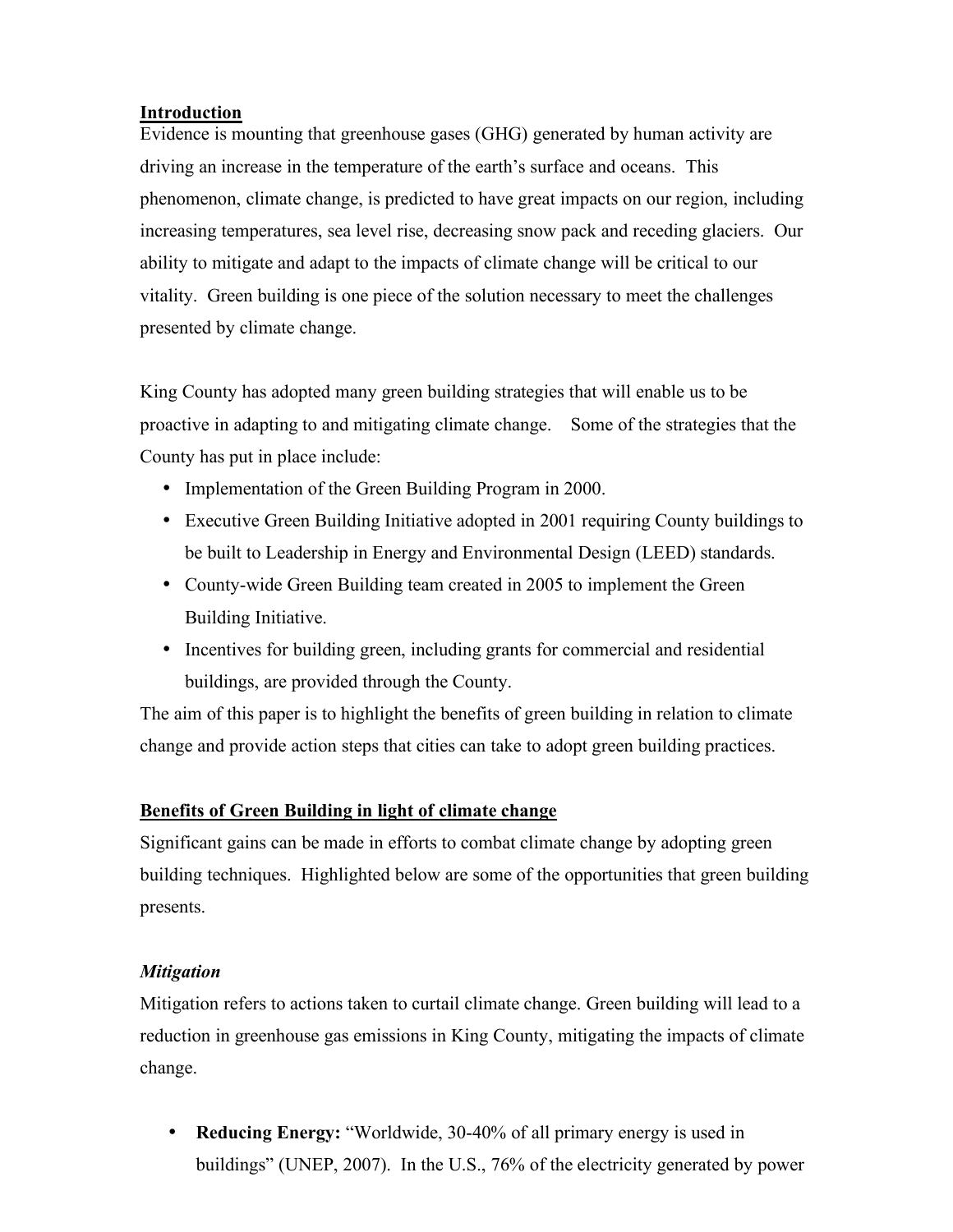plants supplies the 'building sector' with energy (www.arctitecture2030.org). Further, data from the U.S. Energy Information Administration (EIA) indicates that buildings are responsible for almost half (48%) of annual GHG emissions.

In the Puget Sound, however, only 22% of the GHG emissions are attributed to the building sector. Emissions from the built environment in our region are less than the national average due to the fact that the majority of our electricity is generated by hydropower, not fossil fuels. However, Puget Sound's emissions from the buildings and facilities are expected to increase by 36% from 2000 to 2020 (The Puget Sound Clean Air Agency Climate Protection Advisory Committee, 2004). The projected increase in emissions from the built environment signifies the importance of reducing energy consumption in this sector.

Some cities and counties have adopted market solutions for reducing energy consumption by requiring homeowners to pay for high rates of energy consumption. For example, Pitkin County Colorado enacted a carbon tax for homeowners who use "excessive" amounts of energy or build houses over 5,000 square feet (www.renewableenergyaccess.com).

- **Reduce emissions and pollution from transportation of materials:** It is estimated that transportation energy accounts for 20% to 25% of total construction energy used in buildings (Malin, Nadav 1996). Efforts made to utilize locally available materials can significantly reduce energy use and pollution, especially for heavy or bulky materials such as stone and concrete.
- **Use of recycled materials:** The use of recycled, salvaged and biodegradable materials reduces the amount of waste sent to landfills, thereby reducing landfill emissions. Methane emissions from King County's landfills are about 20% of King County's total emissions. The greenhouse effect of methane is 23% more powerful than carbon dioxide, illustrating the importance of controlling this greenhouse gas. Reducing the amount of building materials disposed of in landfills will considerably reduce the methane emissions from King County landfills.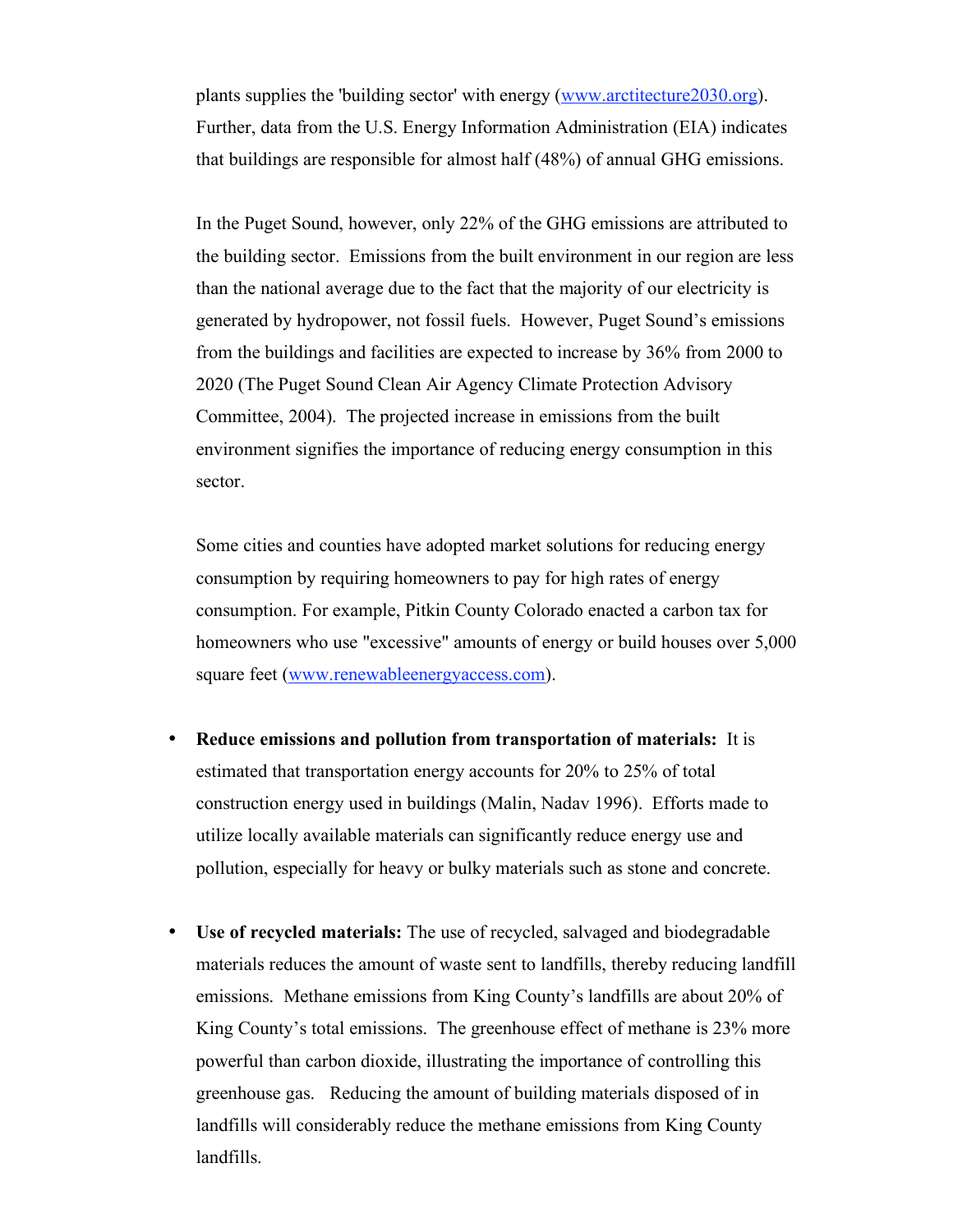Additionally, the use of recycled materials in green buildings mitigates the amount of energy that would be consumed in the production of new materials. Further, replacing wood products with recycled materials allows the carbon absorbing qualities (carbon sink) of the forest to be maintained (www.buildinggreen.com).

- **Accessible public transportation:** Providing easily accessible public transportation will reduce reliance on automobiles and decrease greenhouse gas emissions. LEED certification offers incentives for buildings to be located near public transportation, as well as for employers to provide alternative fuel vehicles, support carpooling, and accommodate bicycle storage and changing rooms. Conversely, LEED certification provides disincentives for designing excessive parking within a building site (LEED manual, 2003).
- **Compact Communities:** Controlling low density sprawl and creating well designed compact communities reduces reliance on fossil fuels and reduces greenhouse gas emissions (Sightline Institute, 2005). Decreasing reliance on personal automobiles through increasing opportunities for public transportation and walking in compact communities will help mitigate climate change.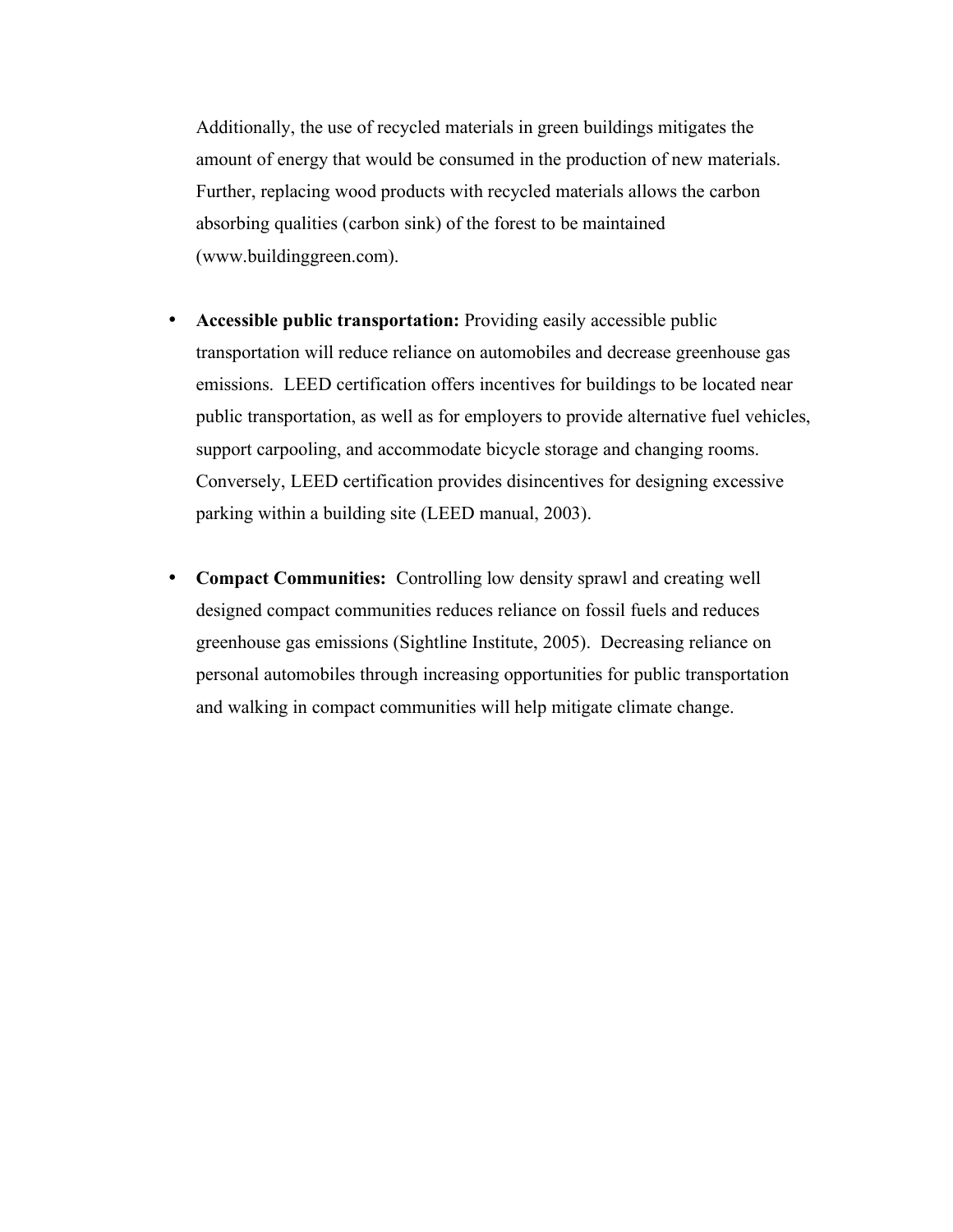#### *Adaptation*

Adaptation refers to actions that can be taken to adjust to the impacts of climate change. Planning for adaptation will make us less vulnerable to the negative impacts of climate change. Green building will makes us more adaptable to climate change in the following ways:

- **Energy Sources:** King County's dependence on hydropower makes us highly susceptible to the impacts of climate change. The County's hydroelectric capabilities are predicted to decrease as the region warms and snow pack declines. Moreover, as our region becomes warmer, energy demand will increase at times when less energy is available due to decreased stream flows. Therefore, energy conservation achieved through green building will decrease our vulnerabilities to climate change.
- **Health and Comfort:** Attention to the building site promotes less energy consumption and ensures that the building is comfortable to live and work in. When a building is well placed, it can take advantage of the natural systems available for heating and cooling, reducing the electrical demand. The proper orientation of a building will allow it to cool in a cost efficient manner in a warmer climate.
- **Reducing water supply deman**d: Maximizing water efficiency will reduce demands placed on the municipal water supply and wastewater systems, reducing King County's vulnerability in the face of a reduced snow pack.
- **Water efficiency:** Building designs that maximize water efficiency will reduce vulnerabilities to fluctuations in the cost of water.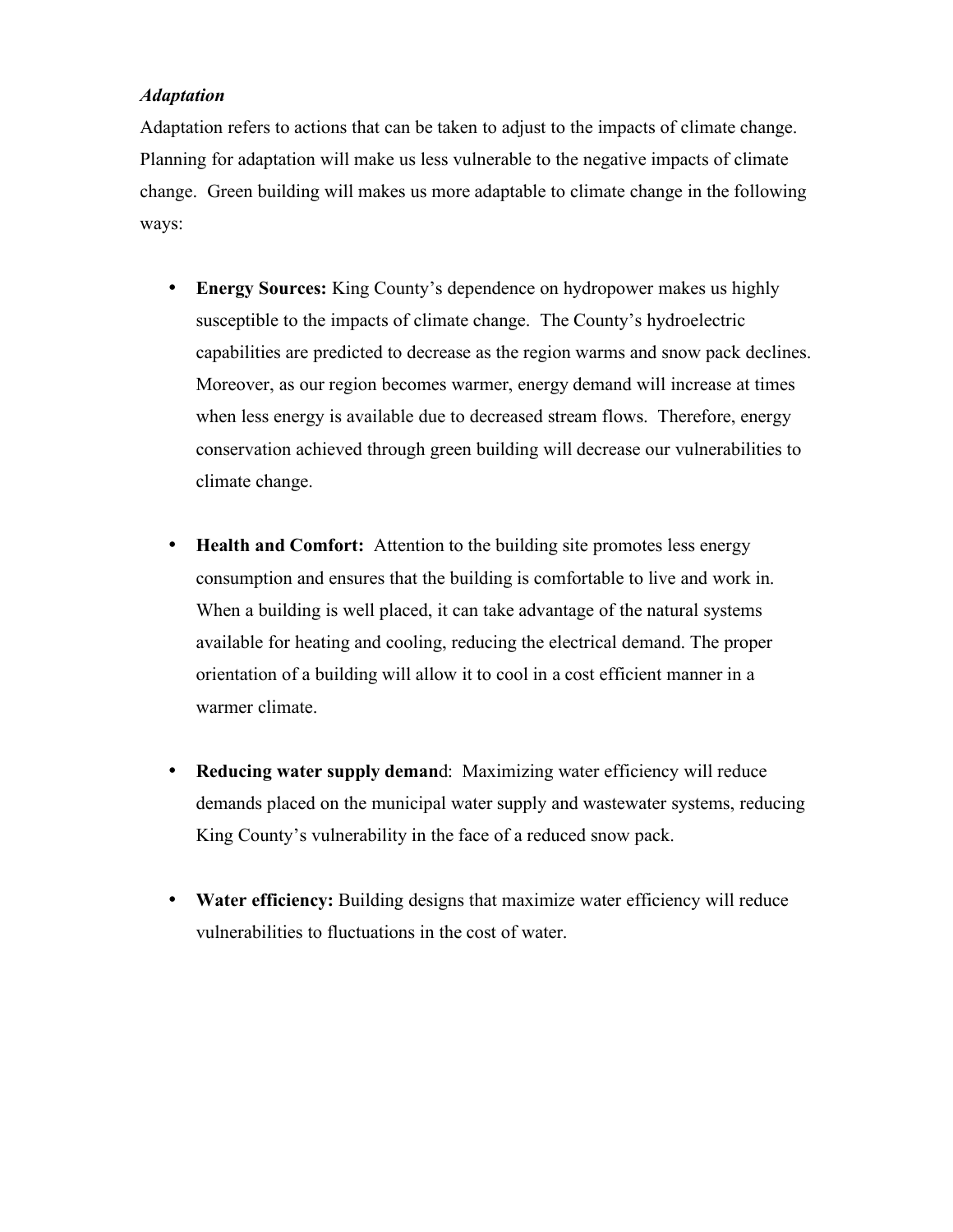#### **A Call to Action: Steps that your city can take to address climate change**

Actions that your city takes to implement green building practices will help mitigate climate change and enhance your ability to adapt to a changing climate. The most important actions that your city can take to implement a green building program follow:

- Adopt a green building ordinance: Please visit the "Roadmap to a green building" ordinance" article in the Green Tools for governments section of this tool kit to learn how your city can adopt and implement a green building ordinance today.
- Promote low-impact development: Adopt incentives for builders and developers such as expedited permit review and permit project management. King County provides a good example of how low-impact development can be promoted through the permitting process.
- Adopt incentives for recycling construction and demolition material: The Green Tools for building materials, construction and demolition materials recycling section of the tool kit highlights steps your city can take to reduce construction and demolition waste.
- 'Walk the talk' by implementing green building and recycled materials procurement practices within your city facilities and operations.